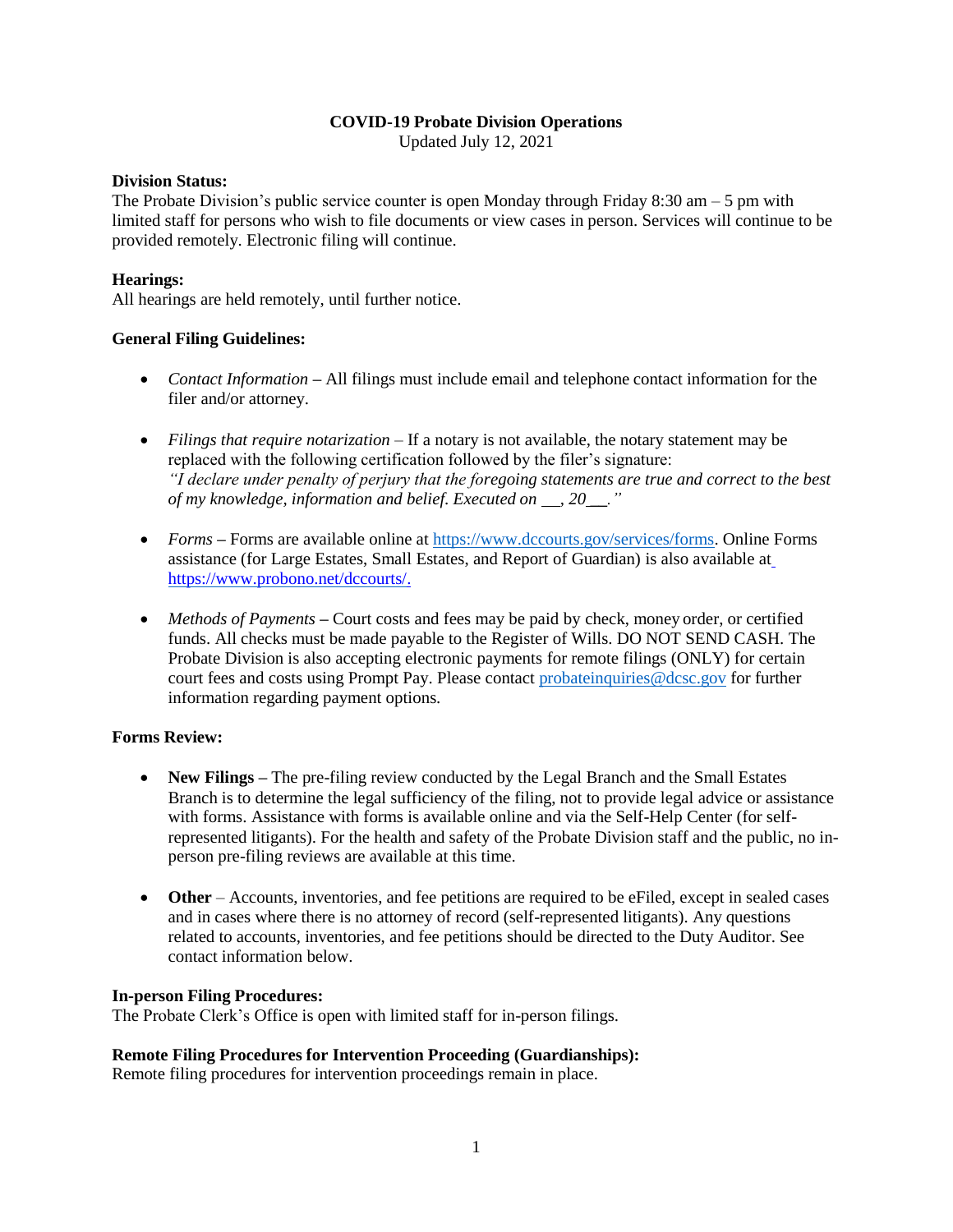- *Email Emailing is for INT/IDD emergency pleadings with NO case numbers. The following* pleadings may be emailed to the Division for filing:
	- o *21-day Emergency Guardian Petition* should be emailed to the Probate Clerk's Office for case initiation using the following address: [ProbateEmergencyFilings@dcsc.gov](mailto:ProbateEmergencyFilings@dcsc.gov)
	- o *90-day Health-Care Guardian Petition* and/or **Petitions for General Proceeding**  (Guardian/Conservatorship) should be emailed to the Probate Clerk's Office for case initiation using the following address: [ProbateFilings@dcsc.gov.](mailto:ProbateFilings@dcsc.gov) Note: 90 day and General Petitions must be submitted as separate PDFs.
- Emails for new INT/IDD filings must include:
	- 1. Subject line should include the subject's name and type of INT/IDD filing. Example: Jane Doe – 21-day Emergency Guardian.
	- *2.* If a notary is not available, the notary statement may be replaced with the following certification followed by the filer's signature: *"I declare under penalty of perjury that the foregoing statements are true and correct to the best of my knowledge, information and belief. Executed on , 20 ."*
	- 3. E-signature is acceptable.
	- 4. The emailed documents should include the completed petition, medical information, (report of examiner, certifications of incapacity, etc.) and email addresses and telephone numbers for all parties.

## **Filing Procedures for ALL OTHER FILINGS:**

- **New Initial Filings (with no case number) Large Decedent's Estates (ADM), Small Estates** (SEB), Wills (WIL), Foreign Estates (FEP), Trusts (TRP), Notice of Revocable Trusts (NRT), Disclaimers (DISCL), Probate Litigation (LIT), Guardianship of Minor's Estates (GDN) \*Additional information for these filings below.
	- o New cases in the above case types may be filed in the following ways:
		- *Mailing D.C.* Superior Court Probate Division, 515 5<sup>th</sup> Street, NW, Washington, DC 20001. Please send by trackable mail (e.g. USPS (United States Postal Service), DHL, Fed-Ex, UPS).
		- *Moultrie Dropbox –* located at 500 Indiana Ave, NW, Washington, DC 20001. Place in a sealed envelope and date the outside of the envelope using the stamp machine.
		- *Division Dropbox* located at 515 5<sup>th</sup> Street, NW, Washington, DC 20001. Place in a sealed envelope and date the outside of the envelope using the stamp machine.
- **Subsequent filings (with a case number)** Guardian/Conservator filings (INT/IDD cases), Decedent's Estates (ADM), Small Estates (SEB), Foreign Estates (FEP), Trusts (TRP), Notice of Revocable Trusts (NRT), Disclaimers (DISCL), Probate Litigation (LIT), Guardianship of Minor's Estates (GDN):
	- o **Filings with a cases number – e.g. petitions, motions, inventories, accounts, reports, affidavits, etc**. may be filed in one of three ways:
		- **•** *eFiling* [https://www.dccourts.gov/superior-court/e-filing.](https://www.dccourts.gov/superior-court/e-filing) Unless the case is